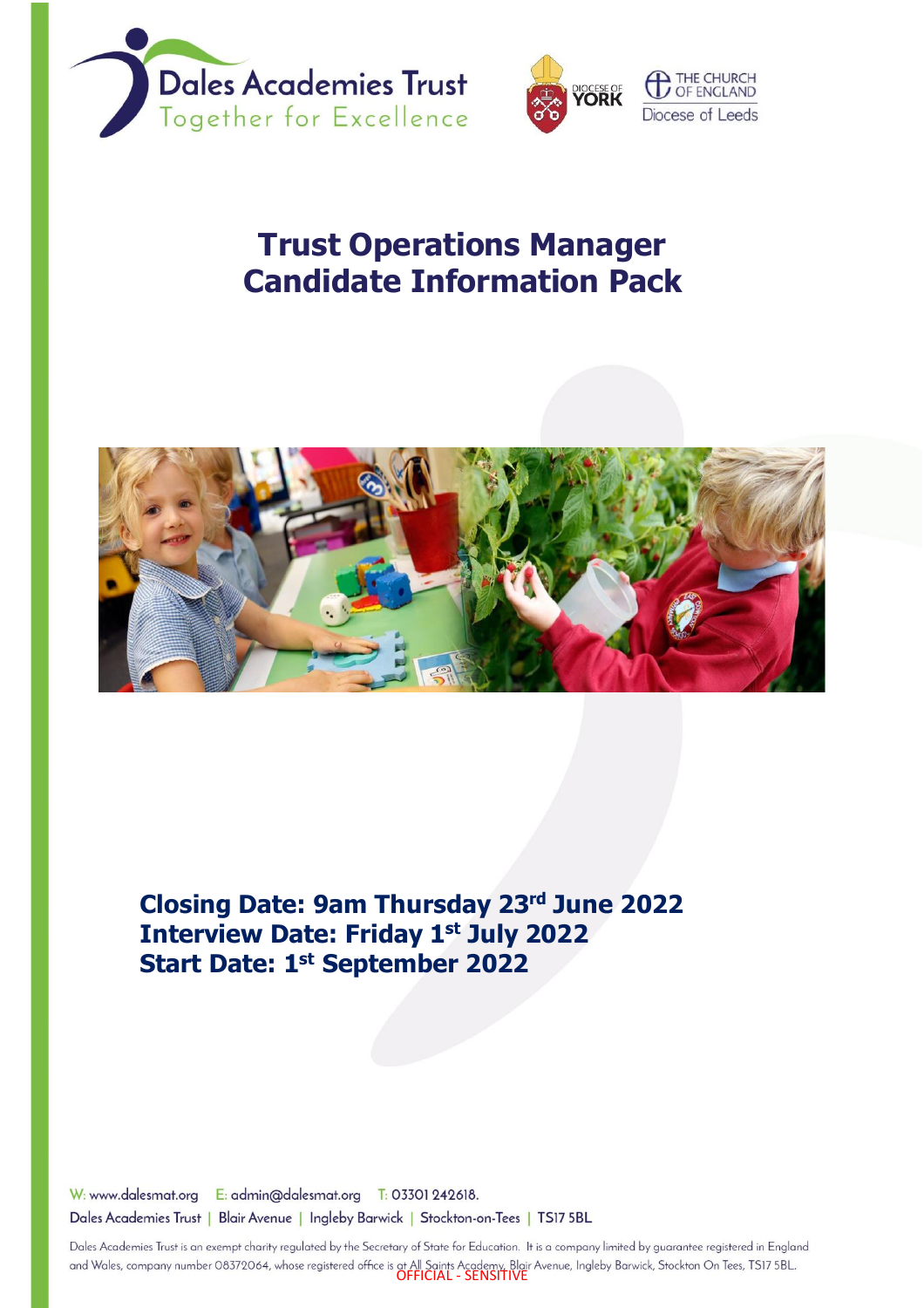

# **Contents**

- Welcome from the CEO and Trust Chair
- Advertisement
- About Dales Academies Trust
- Job Description
- Person Specification
- The selection process

### Additional documents

- Trust Scheme of Delegation: [Scheme of Delegation Appendix Two Checklist July 2021](https://www.dalesmat.org/files/statutory-info/Scheme%20of%20Delegation%20Appendix%20Two%20Checklist%20July%202021.pdf)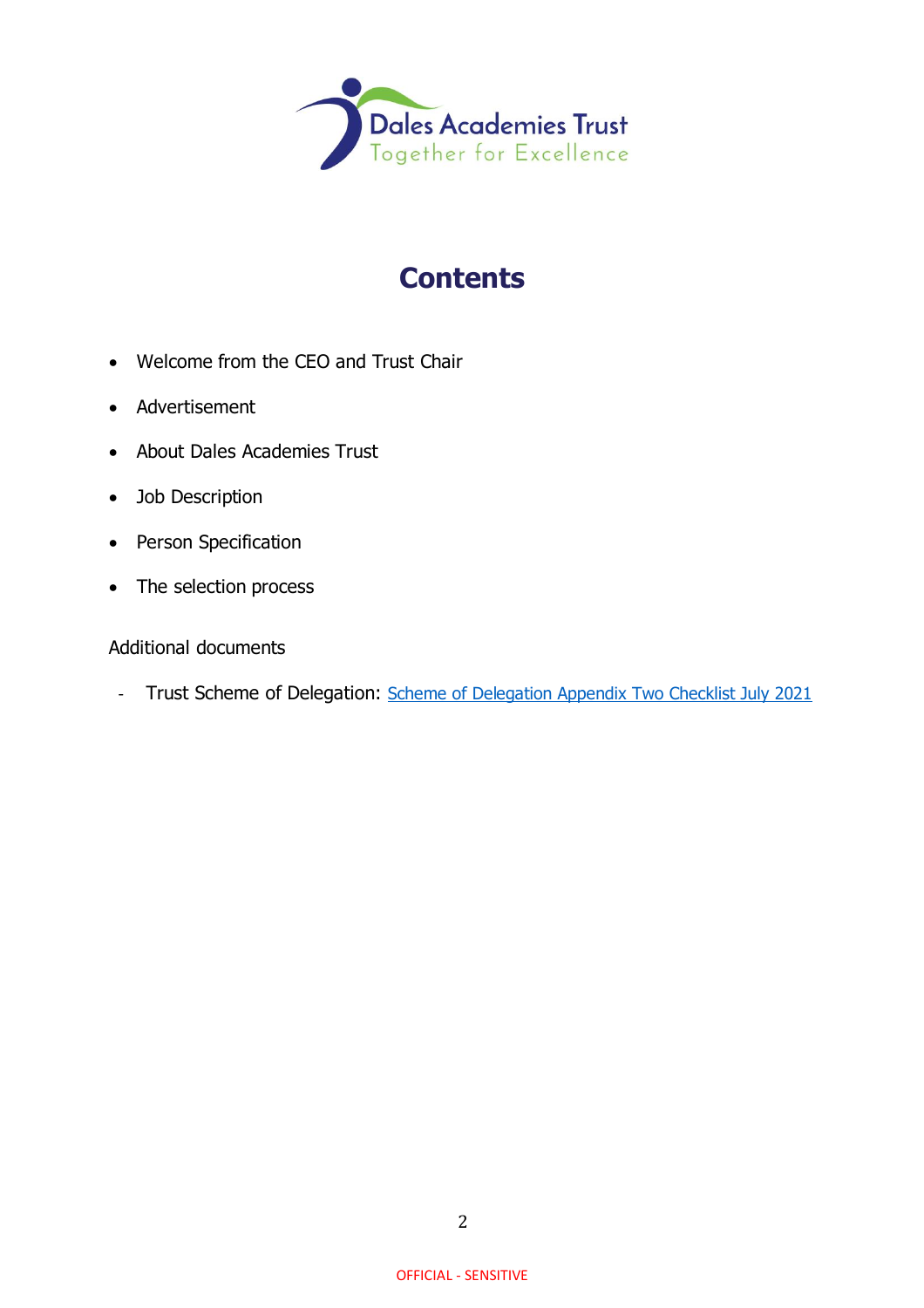

## **Welcome from the CEO and Trust Chair**

Dear Prospective Applicant

On behalf of Dales Academies Trust, we would like to thank you for showing an interest in this newly created position within the Trust central team.

We are pleased to offer an exciting opportunity to join and contribute to our growing Multi Academy Trust, which operates within the Anglican Dioceses of both Leeds and York. At the start of the pandemic our newest school, and first community setting, Carnagill Community Primary School on Catterick Garrison joined the Trust making us a Trust of fourteen schools and just over 2,500 pupils.

This is an exciting new role for a dynamic, innovative and highly organised individual, who will support the Trust to the next level in its development. Committed to collaboration for the benefit of all the pupils across the Trust, the successful candidate will be joining a group of talented and driven MAT leaders who have the full support of the CEO and Trust Board.

Yours sincerely,

 $C1000$ 

+ Paul White

**Damian Chubb** Dales CEO

**Bishop of Whitby** Chair of the Dales Trust Board





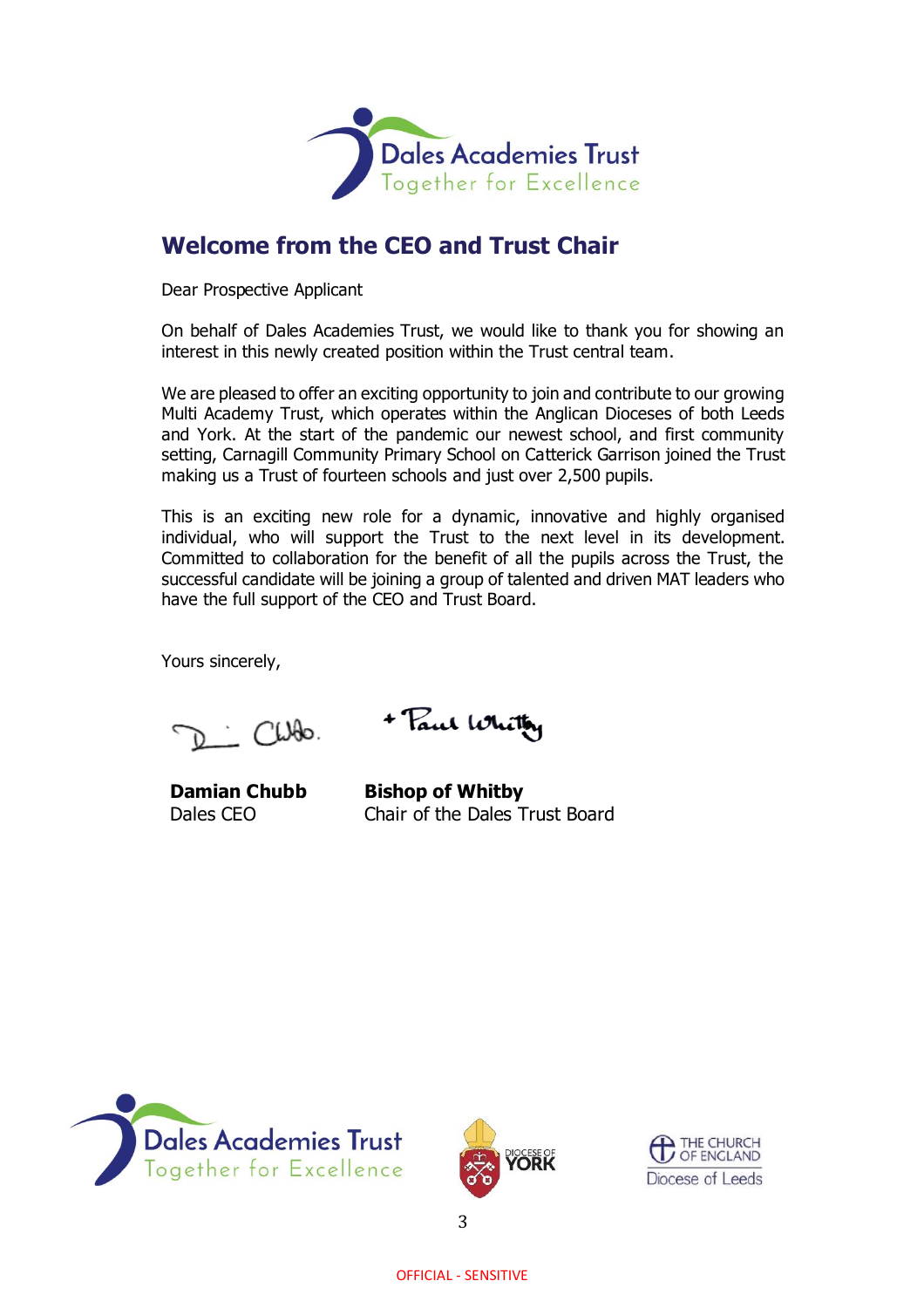# **Trust Operations Manager**

# **Full time/4 days considered, Permanent Required for September 2022 Salary: Grade: L (£36,371-£40,578pa)**

Dales Academies Trust is seeking an innovative and forward-thinking Operations Manager to join the central team and provide additional capacity as the Trust enters its next phase of growth. This post holder will play a key role in the further development of Dales and the support the central team provides for its academies. Working closing with the Finance and Operations Director, the CEO, and the wider Trust central team the Operations Manager will play a key role in the ensuring the smooth day-to-day running of Trust operations and compliance with relevant statutory requirements.

We are looking for someone with a broad range of business management skills, as well as excellent interpersonal skills, a desire and enthusiasm to broaden their knowledge, and the ability to adapt to the demands of an ever-changing landscape. Whilst it may be an advantage to have worked in a school setting in the past, it is not an essential requisite for this post. Beyond supporting current central services to our academies, including contract management, this individual will lead on the Trust's estates strategy. Dependent on their particular skills set, the post holder will also assist or lead on the further development of other central support functions, for example the Trust's IT or Communications strategy as well as other focused, time limited projects.

Dales Academies Trust is a successful and growing Church of England Multi-Academy Trust which provides a home for both Church schools and Community schools. Dales currently comprises thirteen Primary schools ranging from very small rural to two form entry urban settings, as well as one 11-16 Secondary. Our schools are located across the northern part of North Yorkshire and Stockton.

We aim to live out our tag line of 'Together for Excellence' in practice and at all times are committed to the principles of appropriate accountability seen as a framework in which to achieve excellence for all. Our Vision as a group of schools is that:

"Working together for excellence, and rooted in quality, collaboration and care, we deliver exceptional learning experiences through inspirational teaching and nurturing a love of life-long learning. We dare greatly, travel hopefully and enable each other to flourish".

For our church schools, this Vision is biblically underpinned by our Trust wide commitment to:

| Quality                                                                           | Collaboration                                                                      | Care                                                                                             |  |
|-----------------------------------------------------------------------------------|------------------------------------------------------------------------------------|--------------------------------------------------------------------------------------------------|--|
| <b>Colossians 3:23</b>                                                            | <b>Galatians 6:10a</b>                                                             | John 13:34                                                                                       |  |
| "Whatever you do, work at it<br>with all your heart, as<br>working for the Lord." | "So then, whenever we have<br>an opportunity, let us work<br>for the good of all." | "A new commandment I give<br>to you, that you love one<br>another: just as I have loved<br>you." |  |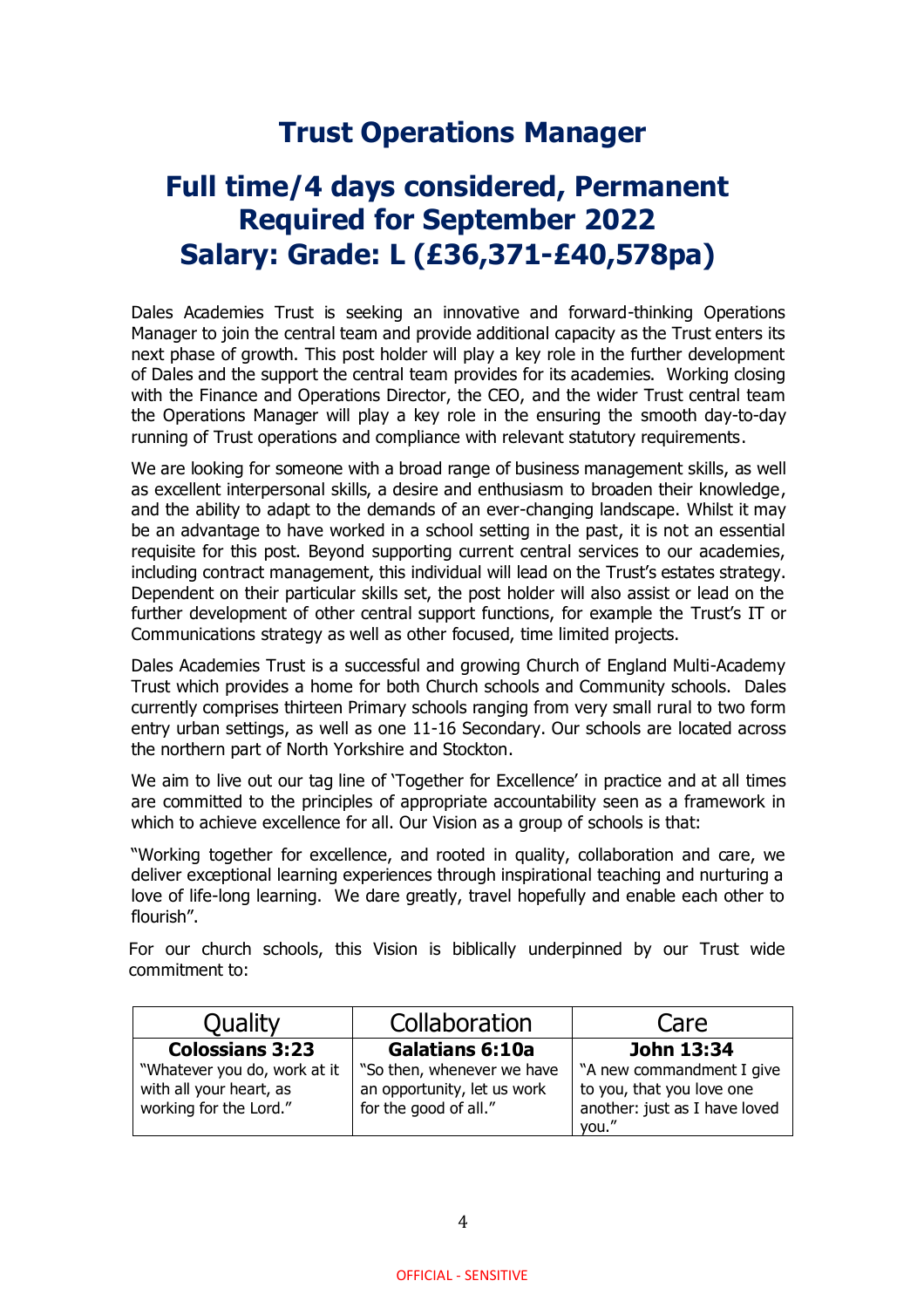As a Trust we can offer:

- a working environment with a strong sense of community and moral purpose.
- hard working pupils.
- a dedicated staff, committed to achieving the best outcomes for their pupils, through high quality pastoral care and Teaching & Learning.
- a supportive Governance structure.
- a wide range of professional development opportunities.
- unlimited support for leaders in their pursuit of excellence.
- strong partnerships with a range of organisations, including the dioceses of Leeds and York.

The successful post holder will be line managed by the Finance and Operations Director of Dales Academies Trust.

This post will be based at Trinity Academy Richmond, but the post-holder will be expected to work across all Trust Schools; there will also be an element of home working.

Interested candidates can request an application form by visiting our website, [Dales](https://www.dalesmat.org/vacancies-at-dales-2/)  [Academies Trust](https://www.dalesmat.org/vacancies-at-dales-2/) or emailing the Trust, [recruitment@dalesmat.org.](mailto:recruitment@dalesmat.org) If you would like to have an informal confidential conversation about the post with the FOD, Fern Holmes, please email [recruitment@dalesmat.org](mailto:recruitment@dalesmat.org) to arrange an appointment.

Completed applications should be sent to recruitment@dalesmat.org

#### **Closing Date: 9am Thursday 23rd June 2022 Interview Date: Friday 1st July 2022 Start Date: 1 st September 2022**

Dales Academies Trust is committed to safeguarding and promoting the welfare of our pupils and young people. We have a robust Child Protection Policy and all staff will receive training relevant to their role at induction and throughout employment with the Trust. We expect all staff and volunteers to share this commitment. This post is subject to a satisfactory enhanced Disclosure and Barring Service criminal records check for work with children.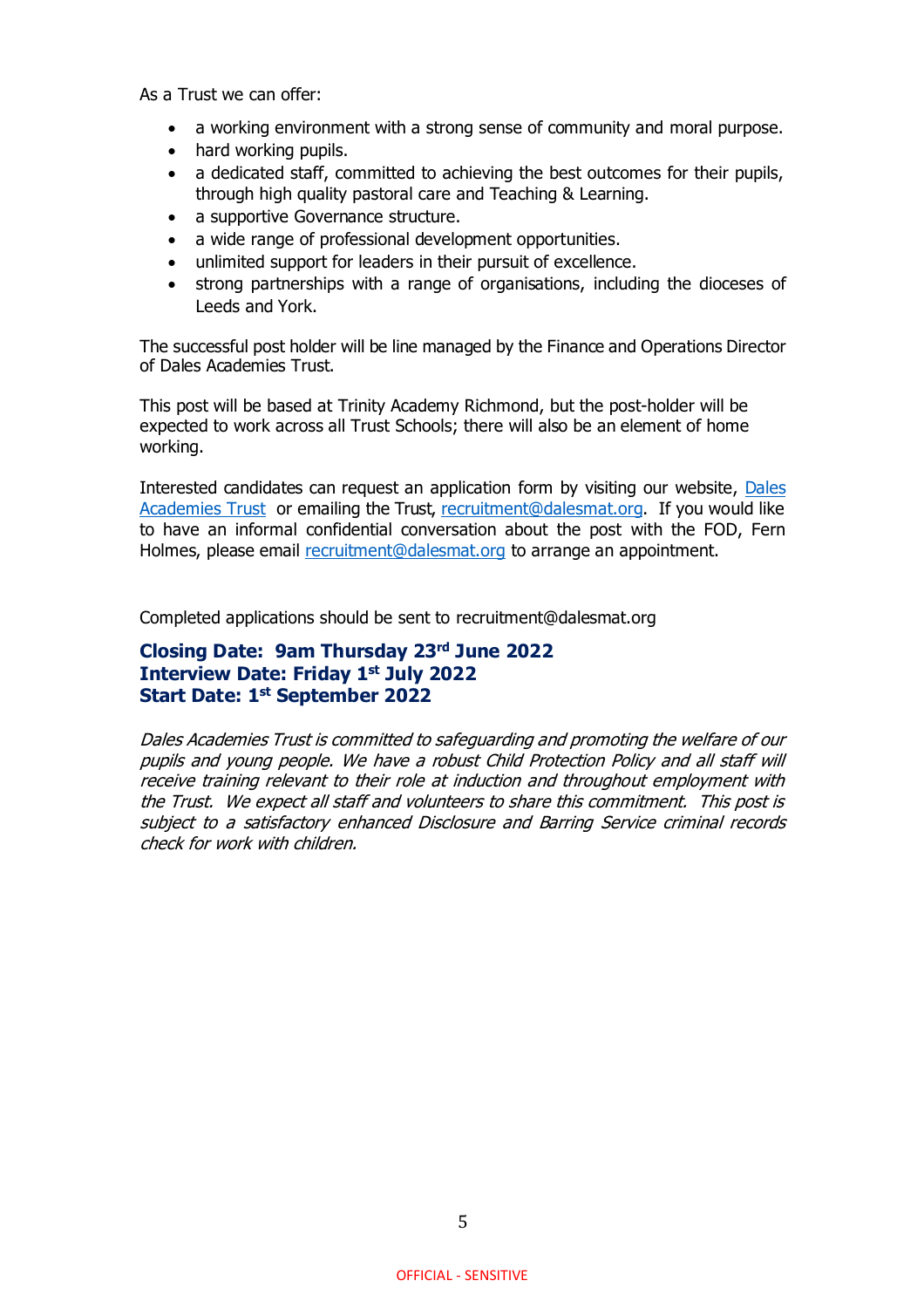

# **Where our schools are located**



For more details, please visit: [www.dalesmat.org](http://www.dalesmat.org/)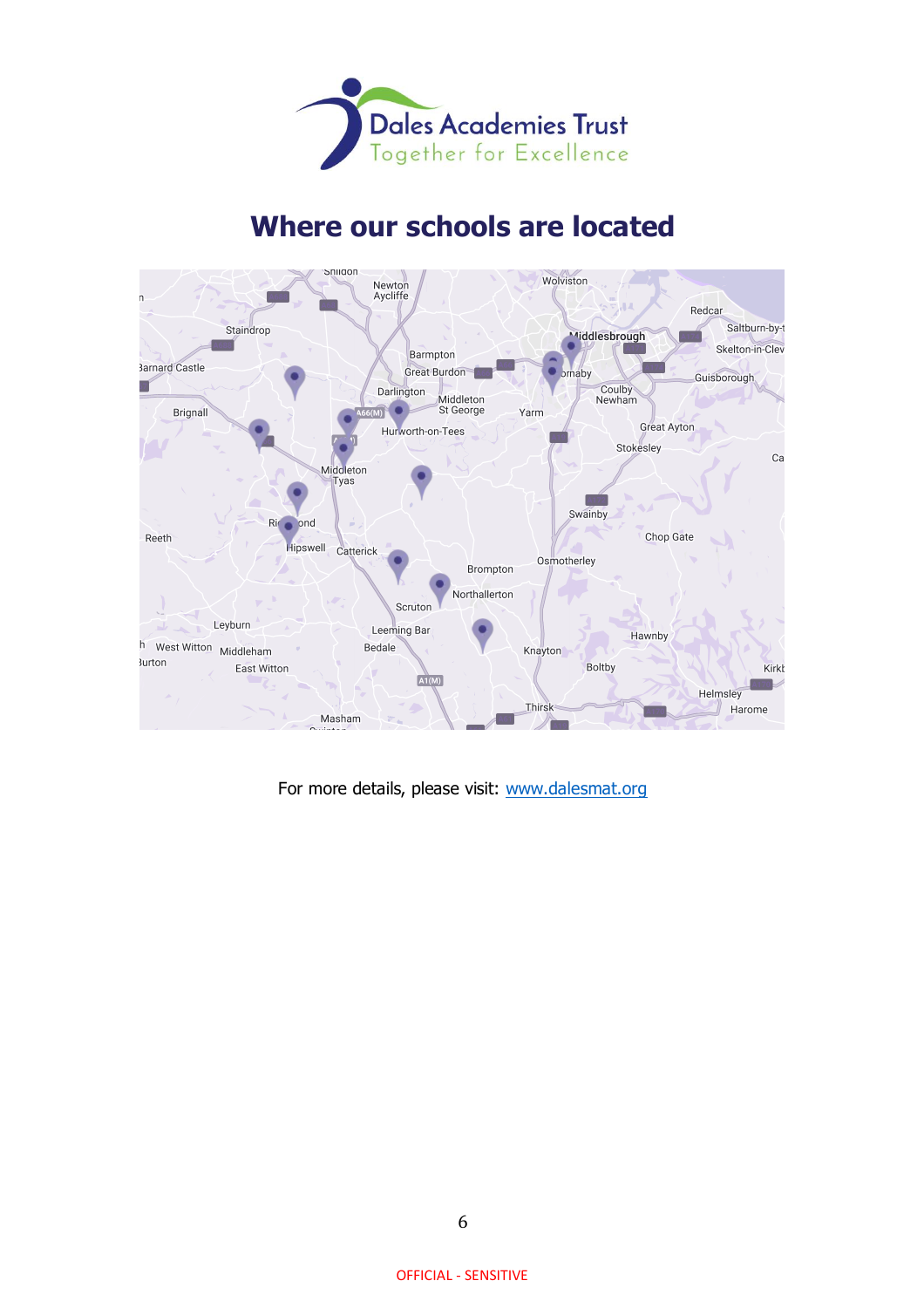

# **About Dales Academies Trust**

'Together for Excellence'

Dales Academies Trust (Dales) was established in 2017 as a Multi Academy Trust (MAT), with sponsor status, for the northern church schools of the Church of England dioceses of Leeds and York.

As with the other church MATs across both dioceses, the Trust is open to church and non-church schools with a core purpose of providing an inclusive education for children of any ability, culture, gender, sexuality, faith or no faith. The ethos is derived from, and informed by, the Church of England's commitment to education and schooling over more than 200 years.

Dales welcomed its first community school into the Trust in 2020 when Carnagill Community Primary School became the fourteenth setting to join our family of schools. To date Dales consists of the following schools:

| School                                | Date of joining the Trust |
|---------------------------------------|---------------------------|
| All Saints CE Academy (Secondary)     | September 2017            |
| Trinity Academy Eppleby Forcett       | November 2017             |
| Trinity Academy Middleton Tyas        | November 2017             |
| <b>Trinity Academy Richmond</b>       | November 2017             |
| East Cowton CofE Primary School       | November 2017             |
| Kirkby Fleetham CofE Primary School   | November 2017             |
| Barton CofE Primary School            | December 2017             |
| Ravensworth CofE Primary School       | December 2017             |
| South Otterington CofE Primary School | January 2018              |
| Croft CofE Primary School             | January 2018              |
| Ainderby Steeple CofE Primary School  | January 2019              |
| Thornaby CofE Primary School          | <b>July 2019</b>          |
| St Francis CofE Primary School        | August 2019               |
| Carnagill Community Primary School    | <b>April 2020</b>         |

In 2021 our Trust applied for and was successful in being named as the sponsor for a new Primary Free School to be built in North Northallerton; it will open in September 2024.

Everything we do is informed by our Vision.

In practice, for example, we have established a range of networks within the Trust, including the Primary Headteacher Forum, which has at its heart, a focus on selfsupporting school improvement, as well as Safeguarding, Early Years, SENDCo, Mental Health groups and a Chair of Governor's Forum. In addition to this all schools continue to play an active role in partnerships beyond the Trust with settings being part of their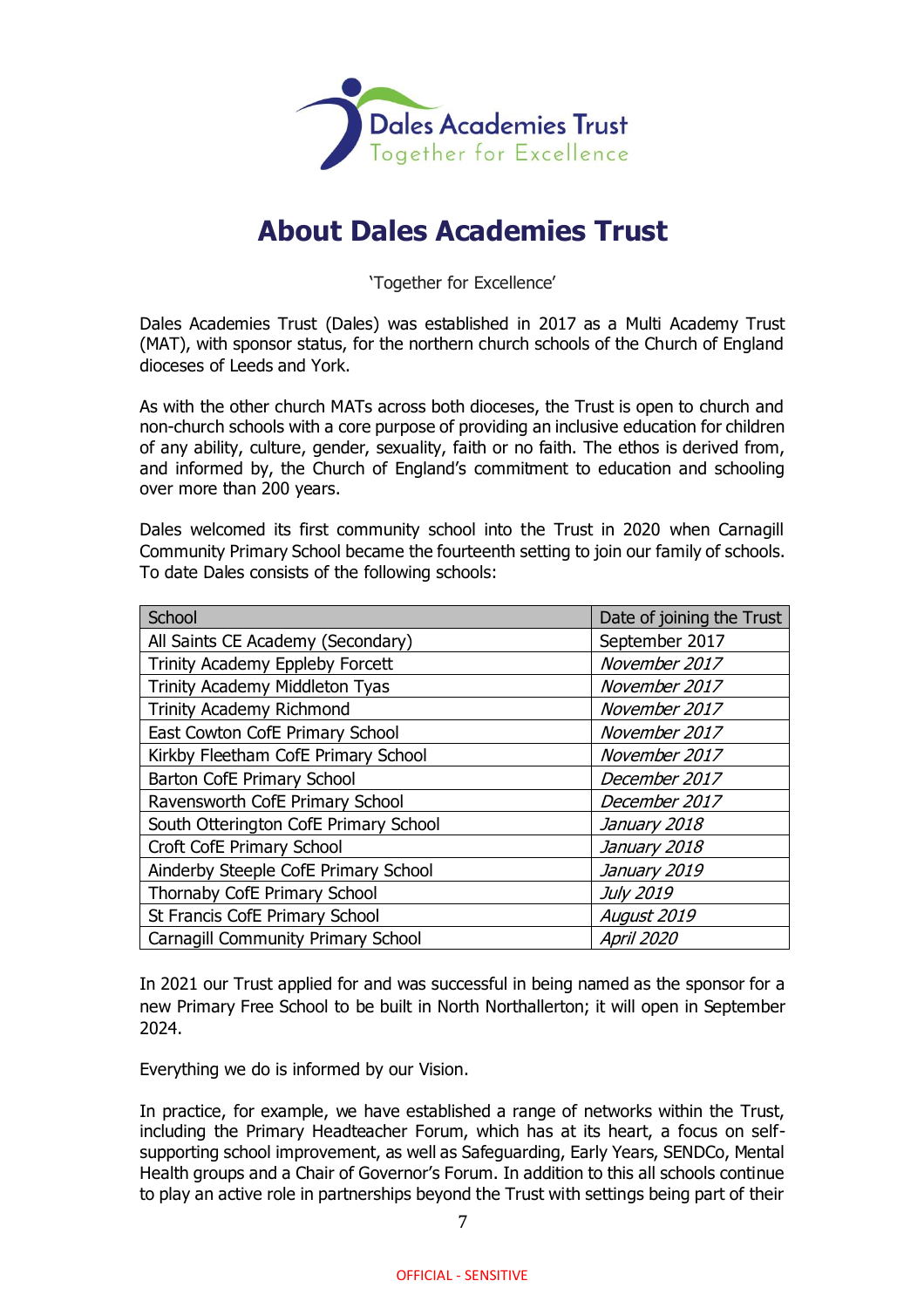local networks and senior MAT leaders linking with Teaching School Hubs and the CEO sitting on the Hambleton & Richmond Locality Board. We are committed to working in partnership to ensure the best possible outcomes for all pupils in Trust schools.

The Trust 5-Year Strategic Plan was published this year; it focuses on three key areas, namely:

| 1. Ensure the best possible<br>outcomes for all pupils | 2. Recruit and retain the<br>best staff               | 3. Grow appropriately,<br>becoming a sustainable,<br>viable organisation |
|--------------------------------------------------------|-------------------------------------------------------|--------------------------------------------------------------------------|
| through timely, intelligence                           | through establishing Dales                            | through optimisation of                                                  |
| led, research informed<br>school improvement           | as an employer of choice,<br>committed to the ongoing | financial efficiencies,<br>infrastructure and                            |
| activities utilising high                              | development of its staff                              | processes, to ensure                                                     |
| quality support and                                    | through rigorous,                                     | fitness for                                                              |
| effective collaboration<br>within a supportive         | personalised, evidence<br>based CPD and effective     | purpose, and further<br>informed by relationships                        |
| accountability framework.                              | talent management at all                              | with networks and                                                        |
|                                                        | levels of the organisation.                           | organisations beyond the<br>Trust.                                       |

Dales is at an exciting stage in its development with the establishment of even closer working between the practitioners in its schools and ongoing conversations with a number of schools interested in joining. We are very keen to maintain this momentum and are actively looking for creative and driven team players who will work with us on delivering the next phase of our growth.

Further details about the Trust can be obtained by visiting our website [www.dalesmat.org](http://www.dalesmat.org/) and the Safeguarding & Child Protection Policy can be viewed via this [link.](https://www.dalesmat.org/files/policies/Policy%20-%20Dales%20-%20Safeguarding%20and%20Child%20Protection.pdf)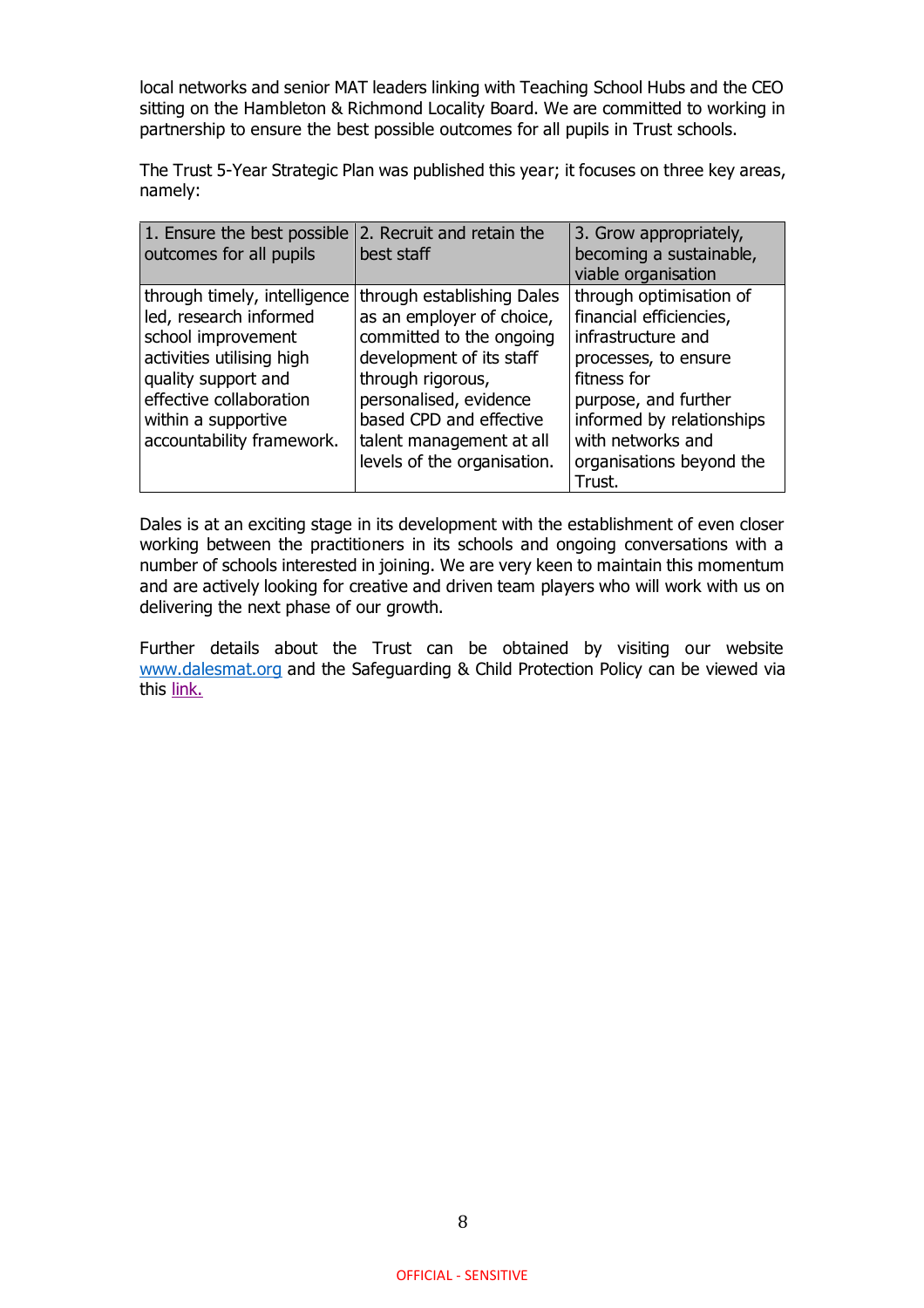

# **JOB DESCRIPTION**

## **Post title: Trust Operations Manager**

## **Grade: L (£36,371 - £40,578pa)**

## **Reports to: Finance and Operations Director (FOD)**

## **Line management responsibility: n/a**

#### **Purpose of the post**

The Operations Manager is responsible for the smooth day-to-day running of Trust operations and compliance with relevant statutory requirements.

Working closing with the Finance and Operations Director, the CEO, the wider Trust central team and Headteachers, the post will complete centralised operational functions to enable school leaders to focus primarily on teaching and learning.

#### **Overall purpose of the post**

Reporting and working closely with the Finance & Operations Director the post holder will be a key member of the Trust central team, enabling our school-based leadership to focus on education. This role will also contribute to the strategic direction of the Trust.

### **MAIN DUTIES AND RESPONSIBILITIES:**

#### **General**

- Working with the CEO and FOD, supporting the day-to-day operations of a Trust of 14 schools.
- Managing and overseeing Trust wide service contracts such as Catering, ICT and Grounds maintenance, including the tendering process. In collaboration with the FOD, Headteachers and Trustees, undertaking reviews and evaluations of contracts as required.
- Supporting academy compliance, leading on the development and review of Trust policies to ensure they meet statutory requirements.
- Undertaking aspects of project management and ad-hoc requests from ESFA and DfE as required by the CEO and Trust Board.
- Supporting with the timely completion of returns/reports for the Trust, ESFA and DfE.
- Contributing to the updating of the Trust Risk Register.
- Supporting the CEO and FOD with bid writing and the preparation of bid documents.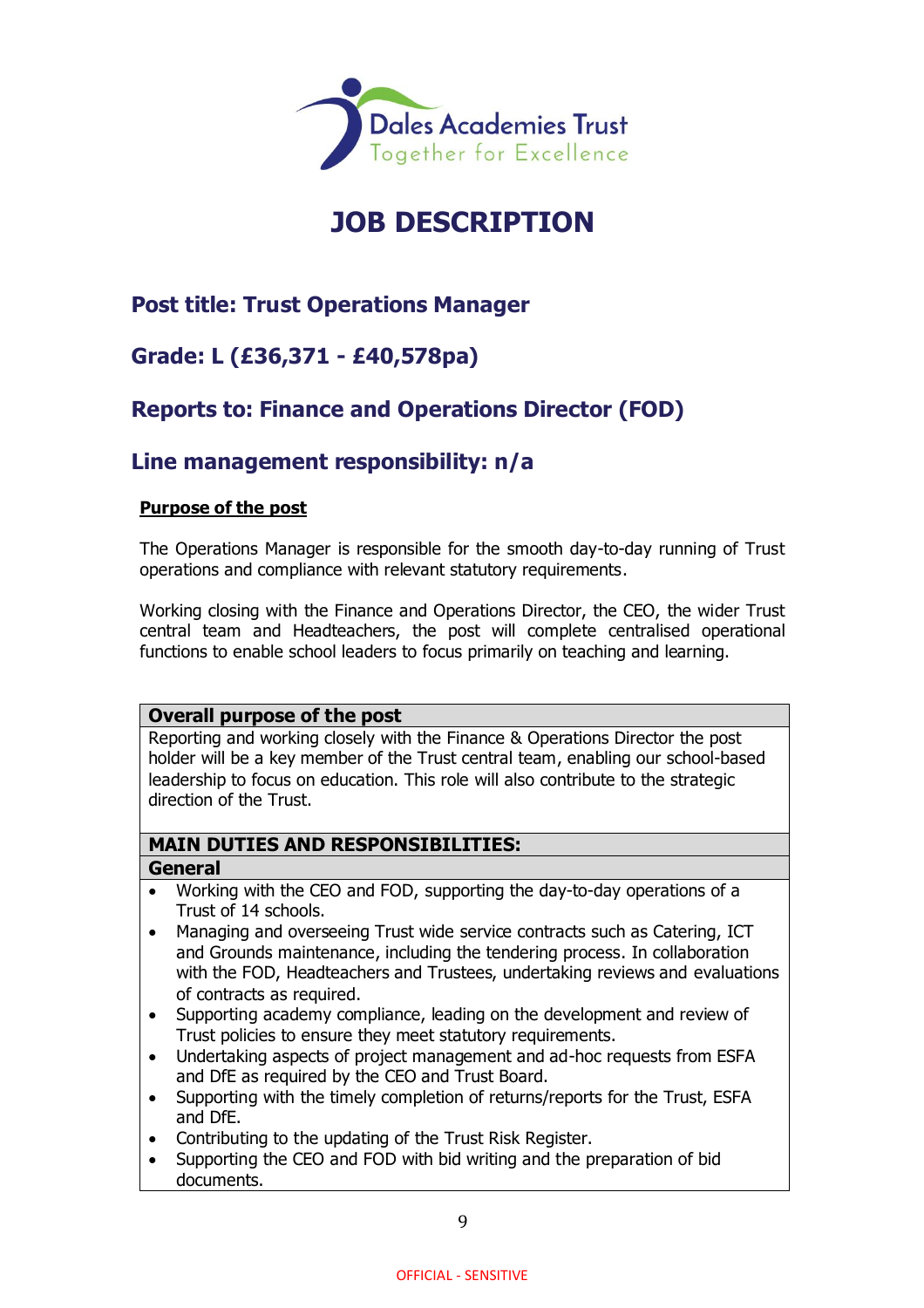|           | Depending on skills set, support the ongoing development of Trust-wide<br>strategies, such as marketing/communications, IT, etc.                                                                                                                                                                                             |
|-----------|------------------------------------------------------------------------------------------------------------------------------------------------------------------------------------------------------------------------------------------------------------------------------------------------------------------------------|
|           | Supporting the Trust Data Protection Officer.                                                                                                                                                                                                                                                                                |
|           | <b>Estates</b>                                                                                                                                                                                                                                                                                                               |
|           | Leading in the development and implementation of the Trust's estates strategy.<br>Within this, support school leaders to ensure the Trust buildings and premises<br>are maintained to appropriate high standards that comply with all relevant<br>legislation.                                                               |
| $\bullet$ | Lead the development of planned preventative maintenance schedules for each<br>site, using Trust-wide software solutions (IAM) as a platform for monitoring<br>these activities.                                                                                                                                             |
|           | <b>Capital</b>                                                                                                                                                                                                                                                                                                               |
|           | Manage capital projects across the Trust, including Condition Improvement<br>Fund (CIF) bid projects.                                                                                                                                                                                                                        |
| $\bullet$ | Ensure that the budgets for projects are prepared correctly and that<br>information is made available so that current and future expenditure is<br>recorded and monitored. Report regularly to the FOD and Trust Board,<br>immediately highlighting any budget issues/pressures and the measures taken<br>to deal with them. |
| $\bullet$ | Attend meetings with contractors and academy staff to ensure oversight of the<br>quality of capital projects and their management.                                                                                                                                                                                           |
|           | <b>Health &amp; Safety</b>                                                                                                                                                                                                                                                                                                   |
|           | Ensure sites are managed safely by working closing with the Trust's nominated<br>Health and Safety advisor, ensuring all statutory inspections are carried out and<br>overseeing action plans from Health & Safety Audits and Fire Risk Assessments.                                                                         |
|           | <b>Communications and working with others</b>                                                                                                                                                                                                                                                                                |
|           | Communicate and work closely with executive leaders, headteachers and<br>academy staff at all levels.                                                                                                                                                                                                                        |
| $\bullet$ | Develop effective relationships with partners beyond the Trust, ensuring that<br>the Trust continues to play a key role in the wider school system.                                                                                                                                                                          |
| $\bullet$ | Work with other professional advisors and regulatory bodies including the<br>Health and Safety Executive.                                                                                                                                                                                                                    |
| $\bullet$ | Work with educational agencies as necessary, including North Yorkshire County<br>Council and Stockton Borough Council, the Department for Education (DfE), the<br>Education and Skills Funding Agency (ESFA).                                                                                                                |

This job description may be subject to change according to the developing needs of the Trust. The postholder shall be required to undertake any other duties commensurate with the pay and grade of the post as directed by the Chief Executive Officer and Finance and Operations Director.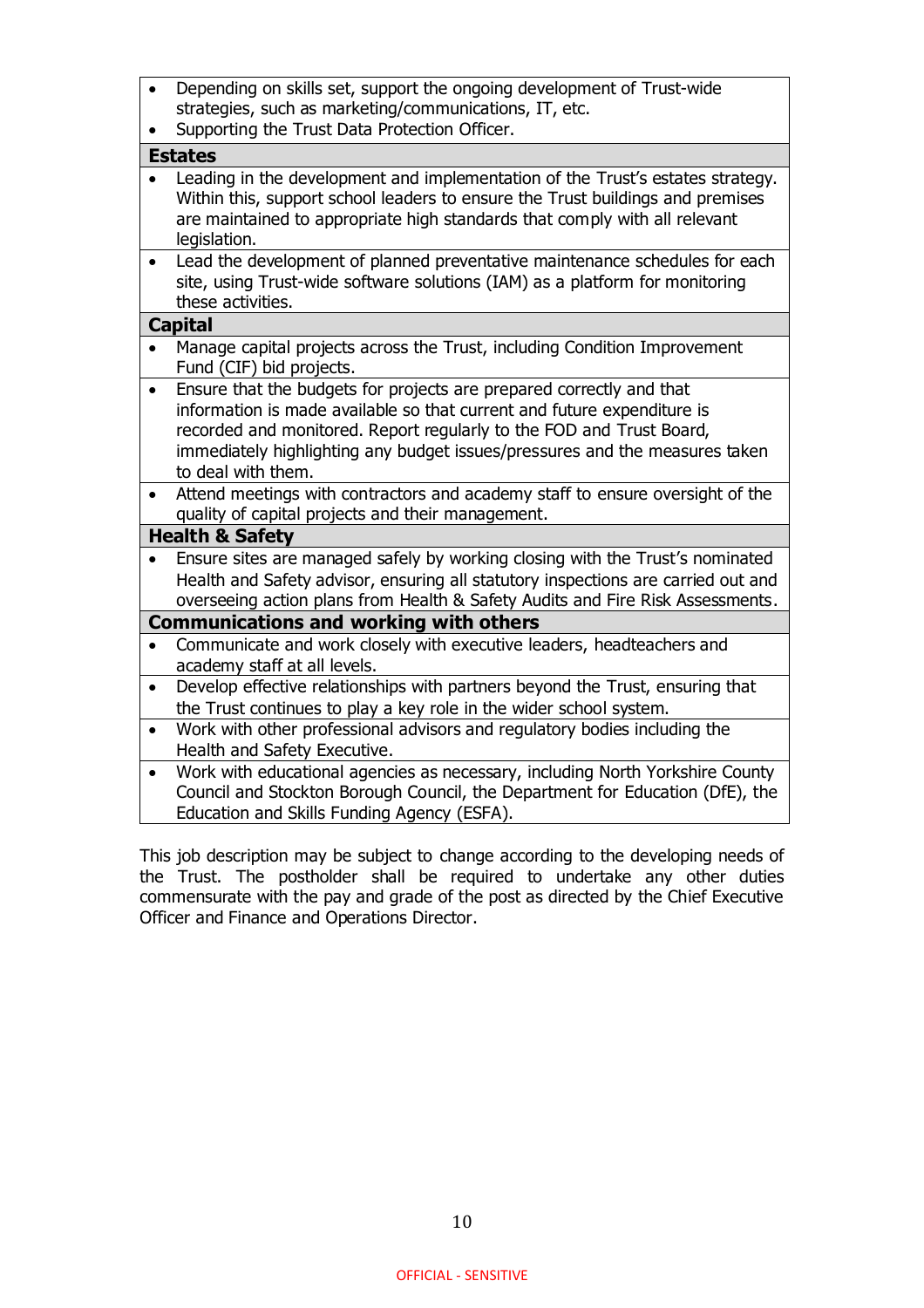

# **PERSON SPECIFICATION**

## **Trust Operations Manager**

The Selection Panel will be looking for evidence to support the following criteria.

**Accountable to:** Finance & Operations Director

#### **Grade: L (£36,371-£40,578pa)**

#### **KEY**

 $E = E$ ssential  $D =$  Desirable

| No.            | <b>QUALIFICATIONS AND TRAINING</b>                                                                                                                               | E/D |
|----------------|------------------------------------------------------------------------------------------------------------------------------------------------------------------|-----|
| $\mathbf{1}$   | Appropriate, degree-level qualification in relevant area, or relevant                                                                                            |     |
|                | experience (e.g. Business Management, Project management, etc.)                                                                                                  | E   |
| $\overline{2}$ | Good core skills in English and Mathematics                                                                                                                      | E   |
|                | <b>EXPERIENCE</b>                                                                                                                                                |     |
| 3              | Contract management and procurement                                                                                                                              | E   |
| $\overline{4}$ | Overseeing and coordinating contractors and professional consultants                                                                                             | E   |
| $\overline{5}$ | Demonstrate very strong organisational and administrative skills                                                                                                 | E   |
| 6              | Demonstrable track record, through previous work, work experience or<br>study, of ability to think strategically, recognise challenges and identify<br>solutions | E   |
| $\overline{7}$ | High level of IT competence, including using common applications effectively<br>(e.g. Word, Excel, Outlook)                                                      | E   |
| 8              | Operating at senior management level                                                                                                                             | D   |
| 9              | Significant experience of contributing at a strategic level to business<br>improvement.                                                                          | D   |
| 10             | Strong commercial and operational experience                                                                                                                     | D   |
| 11             | Working within a School or Academy.                                                                                                                              | D   |
|                | <b>KNOWLEDGE</b>                                                                                                                                                 |     |
| 12             | Possesses a broad range of business/managerial skills and knowledge,<br>including a good understanding of the principles of business and strategic<br>planning   | E   |
| 13             | Understanding of risk management, including the identification of risks and<br>strategies for risk mitigation                                                    | E   |
| 14             | Project management principles, including establishment of measurable<br>targets and milestones                                                                   | D   |
| 15             | Understanding of the importance of compliance with statutory frameworks                                                                                          | D   |
| 16             | Understanding of academies programme and the purpose and functions of a<br>multi-academy trust                                                                   | D   |
|                | <b>SKILLS The ability to:</b>                                                                                                                                    |     |
| 17             | Good interpersonal skills with the ability to communicate clearly and<br>confidently with different management levels within the organisation                    | E   |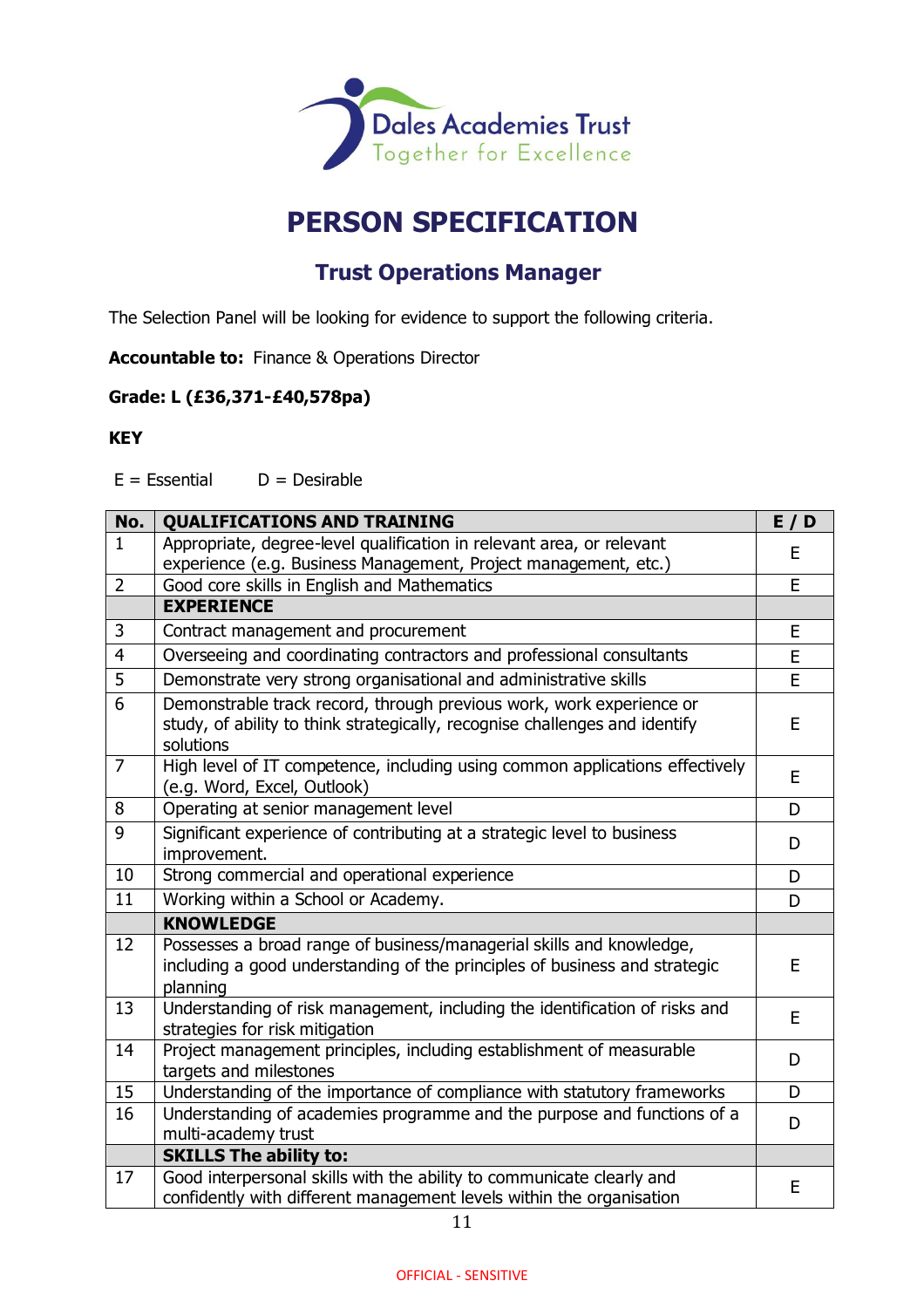| 18 | Capacity to work with conflicting demands and meet key deadlines         |     |
|----|--------------------------------------------------------------------------|-----|
| 19 | Analyse and summarise information from meetings or research, and present |     |
|    | findings effectively orally and in writing                               |     |
| 20 | Manage own time effectively and use own initiative                       |     |
|    | SAFEGUARDING AND PROMOTING THE WELFARE OF CHILDREN                       |     |
|    | <b>AND YOUNG PEOPLE</b>                                                  | E/D |
| 21 | Current knowledge of recent national and local safeguarding and child    |     |
|    | protection developments.                                                 |     |
| 22 | Promote safeguarding as the responsibility of everyone; ensure that the  |     |
|    | principles of safeguarding underpin school policy and practice.          |     |

- This post will be based at Trinity Academy Richmond, but the post-holder will be expected to work across all Trust Schools; there will also be an element of home working.
- The post holder will be required to work occasional evenings.
- The Trust provides an employee pension with competitive employer contribution
- A satisfactory Enhanced DBS is required for this post.
- The Post-holder is required to be able to travel efficiently and independently throughout the relevant area, whether by self-driving or other means.

Dales Academies Trust is committed to safeguarding and promoting the welfare of our pupils and young people. We have a robust Child Protection Policy and all staff will receive training relevant to their role at induction and throughout employment with the Trust. We expect all staff and volunteers to share this commitment. This post is subject to a satisfactory enhanced Disclosure and Barring Service criminal records check for work with children. This post is exempt from the Rehabilitation of Offenders Act 1974 and the Exceptions Order 1975 as amended.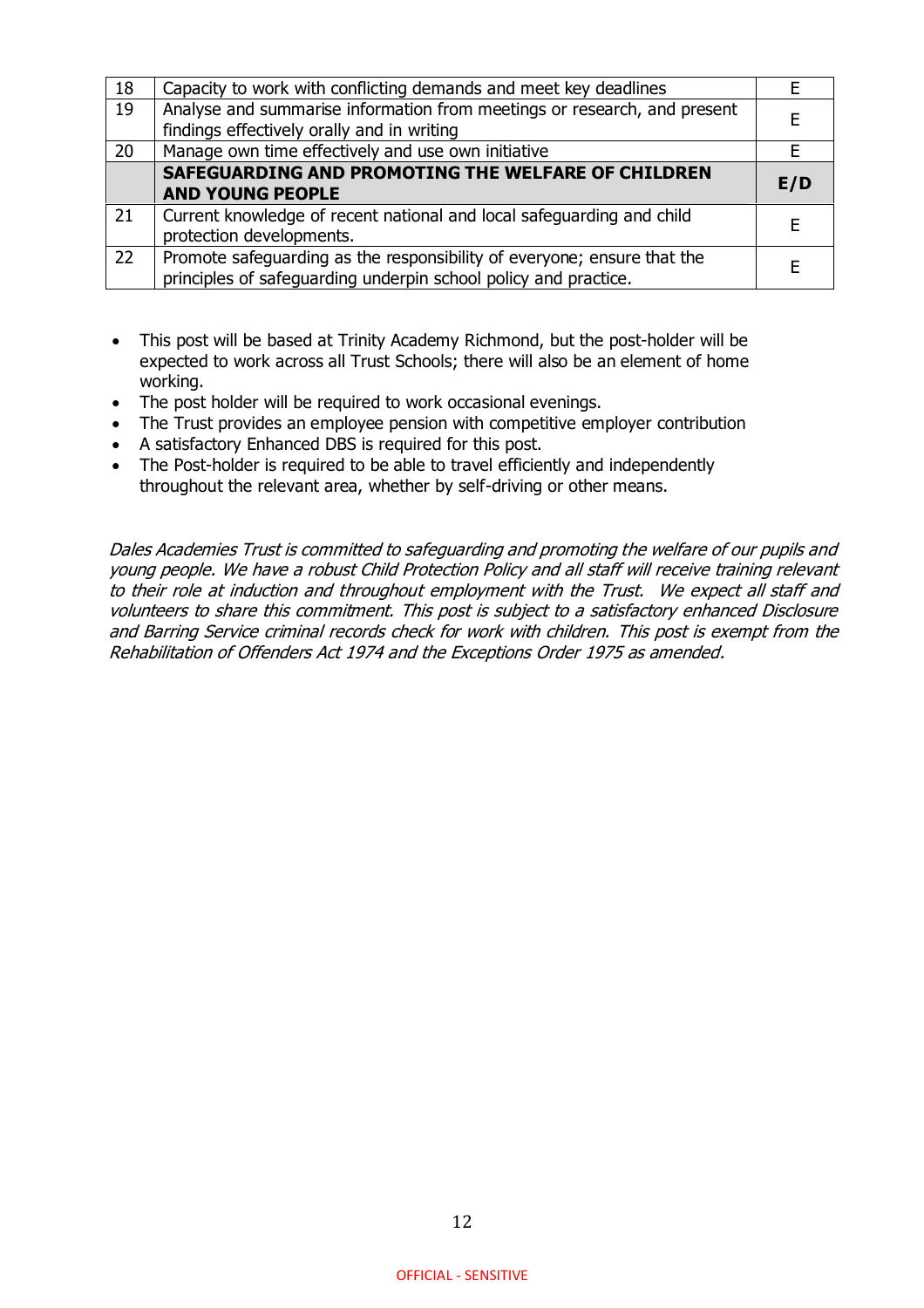

# **Trust Operations Manager Selection Process Guidance**

Our aim is to ensure that we recruit the right person for the job. We will ensure that the selection process is fair and without discrimination for or against any candidate based on age, ethnicity, sex, marital status, or sexual orientation. The person specification sets out the criteria used to assess candidates through the selection process.

We are committed to safeguarding our pupils and will assess the candidate's suitability for working with pupils as part of the selection process. We will check the accuracy of all information and investigate any perceived anomalies. We take up references prior to interview and use these to verify the information you have given us. Firm offers of employment are never made without satisfactory references. All potential employees are subject to an enhanced disclosure form the Disclosure and Barring Service.

### **Visits to the School**

A visit to one of our schools is warmly welcomed by prior arrangement, you will not be disadvantaged if you are unable to visit. Please contact us on 0330 124 2618 to arrange an appointment.

### **Applications**

Please ensure that all parts of the application are completed. We do not accept CVs as part of the selection process. Please ensure that you demonstrate how your experience and skills make you suitable for the position. Applications can be submitted online, via email or via paper copy.

### **Shortlisting**

We assess all applications against the person specification criteria using the evidence you provide in your application. This is done by a panel of senior staff and Trustees. We carefully check all applications for anomalies.

Candidates who best meet the person specification will be invited to an interview. We will notify you by telephone with e-mail confirmation to follow. If you have not heard from us within 3 days of the shortlisting date, you have not been successful at this stage.

### **References**

We request references for all candidates who are invited to interview. Requests will be made at the same time that candidates are invited to interview. Your first referee should be your current or last, employer.